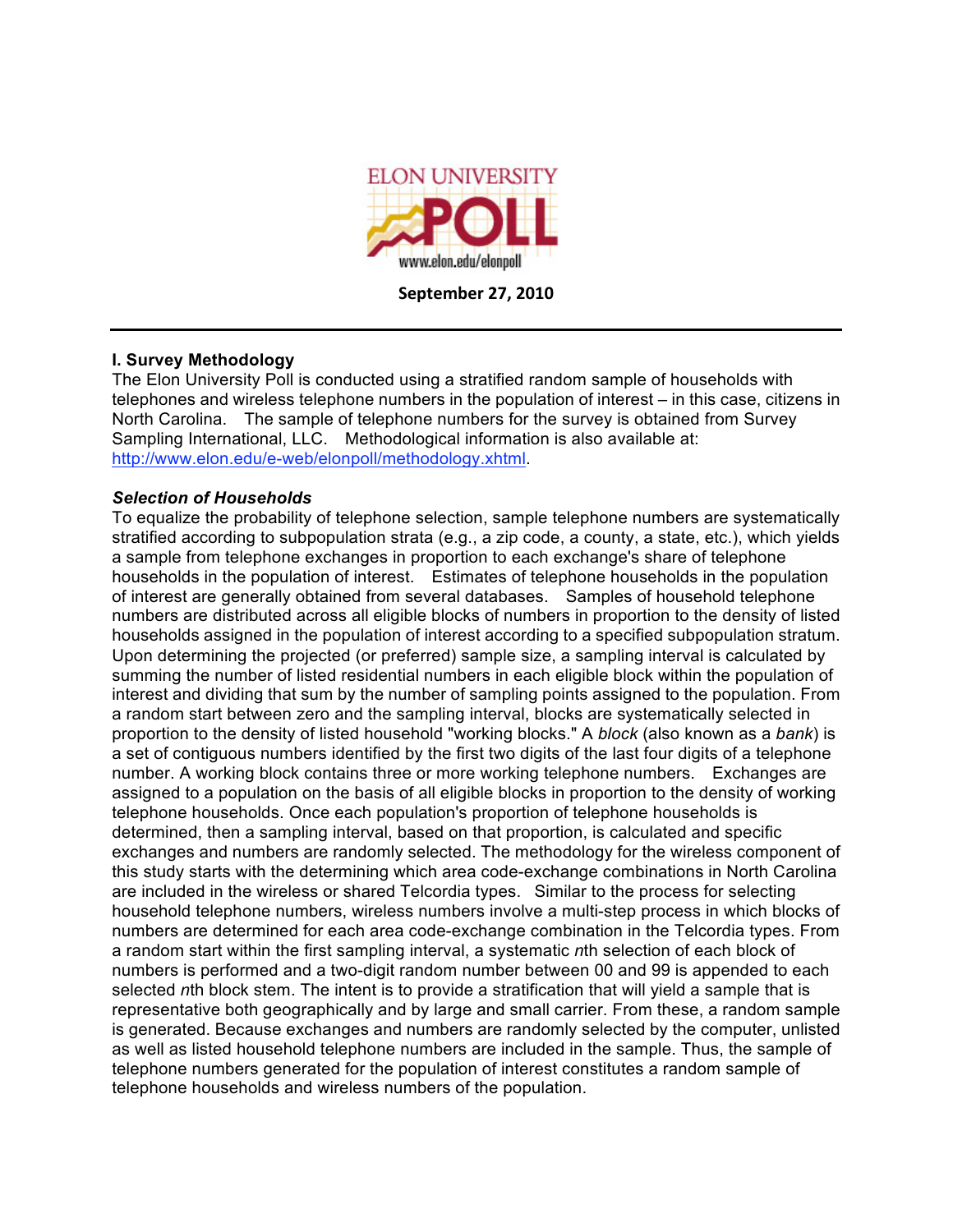## *Procedures Used for Conducting the Poll*

The survey was conducted Monday, September 20<sup>th</sup>, through Thursday, September 23<sup>rd</sup>, of 2010. During this time calls were made from 5:00 pm to 9:00 pm. The Elon University Poll uses CATI system software (Computer Assisted Telephone Interviewing) in the administration of surveys. For each working telephone number in the sample, several attempts were made to reach each number. Only individuals 18 years or older were interviewed; those reached at business or work numbers were not interviewed. For each number reached, one adult is generally selected based on whether s/he is the oldest or youngest adult. Interviews, which are conducted by live interviewers, are completed with adults from the target population as specified. Interviews for this survey were completed with 584 adults from North Carolina. For a sample size of 584, there is a 95 percent probability that our survey results are within plus or minus 4.1 percentage points (the margin of sampling error) of the actual population distribution for any given question. For sub-samples (a subgroup of the overall sample), the margin of error is higher depending on the size of the subsample. When we use a subsample, we identify these results as being from a subsample and provide the total number of respondents and margin of error for that subsample. In reporting our results, we note any use of a subsample where applicable. Because our surveys are based on probability sampling, there are a variety of factors that prevent these results from being perfect, complete depictions of the population; the foremost example is that of margin of sampling error (as noted above). With all probability samples, there are theoretical and practical difficulties estimating population characteristics (or parameters). Thus, while efforts are made to reduce or lessen such threats, sampling error as well as other sources of error – while not all inclusive, examples of other error effects are non-response rates, question order effects, question wording effects, etc. – are present in surveys derived from probability samples.

# *Questions and Question Order*

The Elon University Poll provides the questions as worded and the order in which these questions are administered (to respondents). Conspicuous in reviewing some questions is the "bracketed" information. Information contained within brackets ( [ ] ) denotes response options as provided in the question; this bracketed information is rotated randomly to ensure that respondents do not receive a set order of response options presented to them, which also maintains question construction integrity by avoiding respondent acquiescence based on question composition. Some questions used a probe maneuver to determine a respondent's intensity of perspective. Probe techniques used in this questionnaire mainly consist of asking a respondent if their response is more intense than initially provided. For example, upon indicating whether s/he is satisfied or dissatisfied, we asked the respondent "would you say you are very 'satisfied'/'dissatisfied'". This technique is employed in some questions as opposed to specifying the full range of choices in the question. Though specifying the full range of options in questions is a commonly accepted practice in survey research, we sometimes prefer that the respondent determine whether their perspective is stronger or more intense for which the probe technique is used. Another method for acquiring information from respondents is to ask an "open-ended" question. The open-ended question is a question for which no response options are provided, i.e., it is entirely up to the respondent to provide the response information.

#### *The Elon University Poll*

The Elon University Poll is conducted under the auspices of the Center for Public Opinion Polling (Hunter Bacot, Director & Mileah Kromer, Assistant Director), which is a constituent part of the Institute for Politics and Public Affairs (George Taylor, Director); both these organizations are housed in the department of political science at Elon University. These academic units are part of Elon College, the College of Arts and Sciences at Elon University. The Elon University administration, led by Dr. Leo Lambert, President of the university, fully support the Elon University Poll as part of its service commitment to state, regional, and national constituents. Dr. Hunter Bacot, a professor in the department of political science, directs the Elon University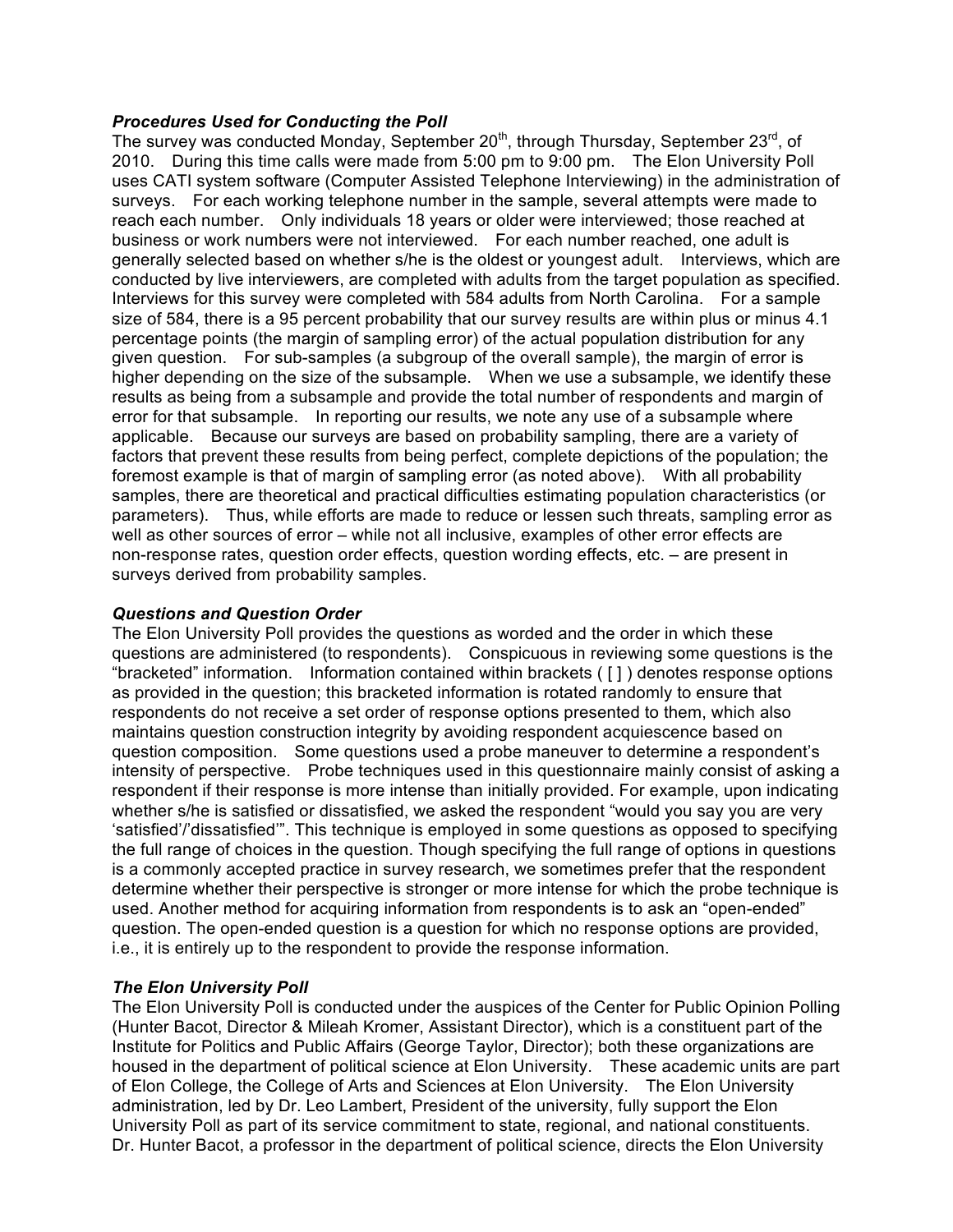Poll. Elon University students administer the survey as part of the University's commitment to experiential learning where "students learn through doing."

# **II. Survey Instrument and Percent Distributions by Question**

**Interviews were completed with 584 adults from households in the North Carolina. For a sample size of 584, there is a 95 percent probability that our survey results are within plus or minus 4.1 percentage points (the margin of sampling error) of the actual population distribution for any given question. Due to rounding, column totals may not equal 100 percent as indicated. Data are weighted to reflect the adult population in terms of gender, age, and race.**

| About the Codes appearing in Questions and Responses |                                                                                                                                                                                                                                                                                                                                                                                                                                                                      |  |  |
|------------------------------------------------------|----------------------------------------------------------------------------------------------------------------------------------------------------------------------------------------------------------------------------------------------------------------------------------------------------------------------------------------------------------------------------------------------------------------------------------------------------------------------|--|--|
|                                                      |                                                                                                                                                                                                                                                                                                                                                                                                                                                                      |  |  |
| <b>Response Options not</b><br>offered               | Response options are not offered to the person taking<br>the survey (respondent), but are included in the question<br>as asked (and usually denoted by brackets, [ ]).<br>Response options are generally offered only for<br>demographic questions (background characteristic, e.g.,<br>age, education, income, etc.).                                                                                                                                               |  |  |
| v = volunteered response                             | Respondents volunteer response option. As response<br>options are not offered to those taking the survey, some<br>respondents offer or volunteer response options.<br>Though not all volunteered options can be anticipated,<br>the more common options are noted.                                                                                                                                                                                                   |  |  |
| $p =$ probed response                                | Respondents self-place in this option or category.<br>A<br>probe maneuver is used in questions to allow the<br>respondent to indicate whether her/his response is more<br>intense than initially provided for in the choices appearing<br>in the question. For example, on probe questions the<br>interviewer, upon a respondent indicating that she/he is<br>satisfied (or dissatisfied), is instructed to ask him/her<br>"Would you say you are "very satisfied"?" |  |  |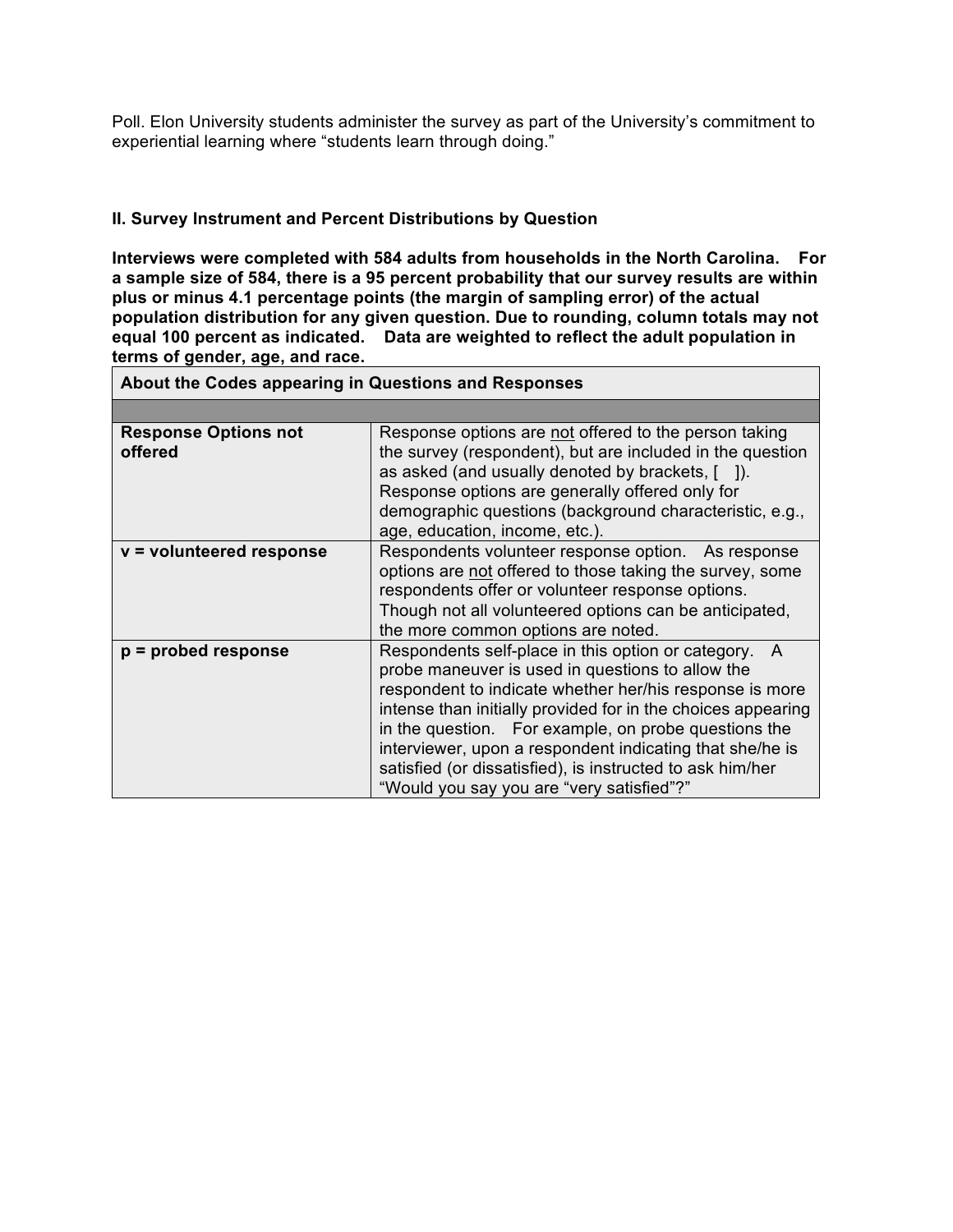# **Frequency Table**

**First, what do you think is the most important issue facing the state of North Carolina?** (open ended)

|                                       | April 2010 | September 2010                |
|---------------------------------------|------------|-------------------------------|
| <b>ECONOMY</b>                        | 56.4       | 60.0                          |
| <b>EDUCATION</b>                      | 10.9       | 13.0                          |
| <b>HEALTH CARE</b>                    | 8.5        | 3.0                           |
| <b>TAXES</b>                          | 5.6        | 3.4                           |
| <b>ECONOMIC</b><br><b>DEVELOPMENT</b> | 1.9        | 21                            |
| <b>CRIME &amp; DRUGS</b>              | 1.6        |                               |
| Total (N-584; +/-4.1%)                |            | N=607; +/-4.1% N=584; +/-4.1% |

Note: issues mentioned less than 1 percent are not listed, or are denoted by dashes (--).

**Next, I'd like to ask you a couple of questions about offshore oil drilling. As you are likely aware, drilling for oil is going to be open to areas that include the North Carolina Coast . . . Just so that we are clear, when talking about "offshore drilling" we are talking about the federal government leasing the rights to explore, develop, and produce oil and gas in waters off the U.S. coast. So, with this in mind, do you [support or oppose] offshore drilling for oil and gas off the coast of North Carolina?**

|                      | March 2009 | April 2010 | September 2010                                 |
|----------------------|------------|------------|------------------------------------------------|
| STRONGLY OPPOSE (p)  | 13.6       | 12.7       | 26.8                                           |
| <b>OPPOSE</b>        | 15.2       | 17.4       | 13.2                                           |
| <b>SUPPORT</b>       | 35.3       | 36.4       | 29.9                                           |
| STRONGLY SUPPORT (p) | 30.8       | 26.5       | 21.4                                           |
| DON T KNOW (v)       | 4.6        | 6.5        | 8.7                                            |
| REFUSED (v)          | 0.5        | 0.5        | 0.0                                            |
| Total                | 100.0      | 100.0      | 100.0                                          |
|                      |            |            | N=758; +/-3.6% N=607; +/-4.1% (N-584; +/-4.1%) |

**Did the Gulf oil spill [not affect, or affect] your views about drilling for oil off the North Carolina coast?**

|                        | Percent |
|------------------------|---------|
| NO, DID NOT AFFECT     | 43.8    |
| YES, DID AFFECT        | 49.4    |
| NEITHER (v)            | 3.3     |
| DON T KNOW (v)         | 3.5     |
| REFUSED (v)            |         |
| Total (N-584; +/-4.1%) |         |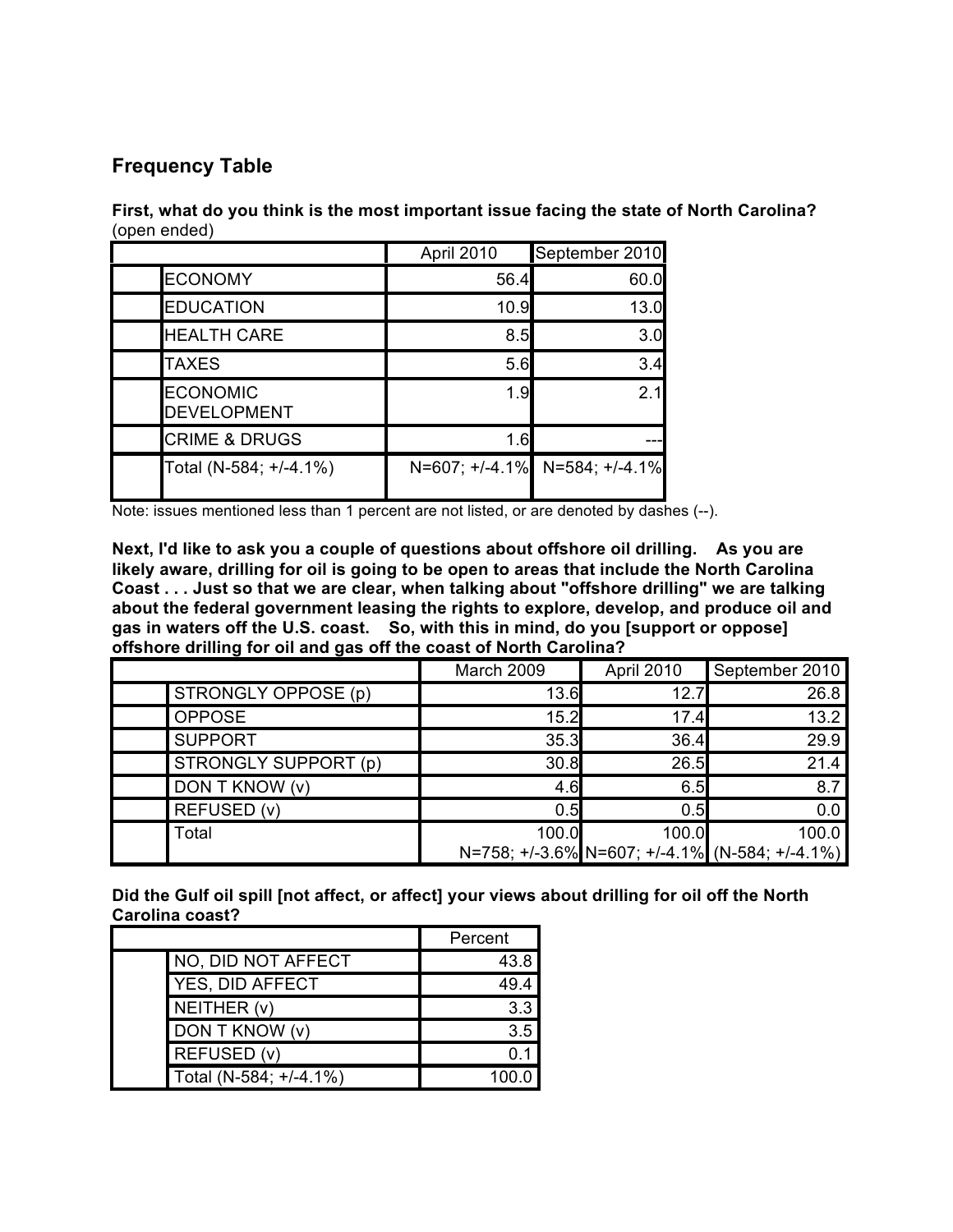**Now, I'd like to change topics again, and ask you about the national economy . . .Do you [approve or disapprove] of the way President Obama is handling the economy?**

|                         | Percent |
|-------------------------|---------|
| STRONGLY DISAPPROVE (p) | 33.1    |
| <b>DISAPPROVE</b>       | 17.4    |
| <b>APPROVE</b>          | 30.8    |
| STRONGLY APPROVE (p)    | 13.5    |
| DON T KNOW (v)          | 5.1     |
| REFUSED (v)             | 0.2     |
| Total (N-584; +/-4.1%)  | 100.0   |

**Since taking office, have President Obama's economic policies made economic conditions [worse or better,] or have these not had an effect yet?**

|                        | Percent |
|------------------------|---------|
| <b>WORSE</b>           | 36.6    |
| NOT HAD AN EFFECT YET  | 33.5    |
| <b>BETTER</b>          | 27.2    |
| DON T KNOW (v)         | 2.6     |
| REFUSED (v)            |         |
| Total (N-584; +/-4.1%) | 100.0   |

**Do you think [the Republican party or the Democratic party] is doing a better job of managing the national economy?**

|                                          | Percent |
|------------------------------------------|---------|
| <b>DEMOCRATIC PARTY</b>                  | 33.1    |
| <b>REPUBLICAN PARTY</b>                  | 23.8    |
| NOT DECIDED/NOT SURE AT<br>THIS TIME (v) | 9.5     |
| <b>NEITHER PARTY (v)</b>                 | 29.1    |
| DON T KNOW (v)                           | 4.3     |
| REFUSED (v)                              | 0.2     |
| Total (N-584; +/-4.1%)                   |         |

**Now, I'd like to ask you about some proposals being considered in Washington . . . As you are likely aware, there has been some discussion about the proposal to provide additional funds for the stimulus package. . . Do you [support or oppose] the addition of these funds?**

|                      | Percent |
|----------------------|---------|
| STRONGLY OPPOSE (p)  | 26.4    |
| <b>OPPOSE</b>        | 222     |
| <b>SUPPORT</b>       | 26.6    |
| STRONGLY SUPPORT (p) | 11.6    |
| DON T KNOW (v)       | 12.9    |
| REFUSED (v)          |         |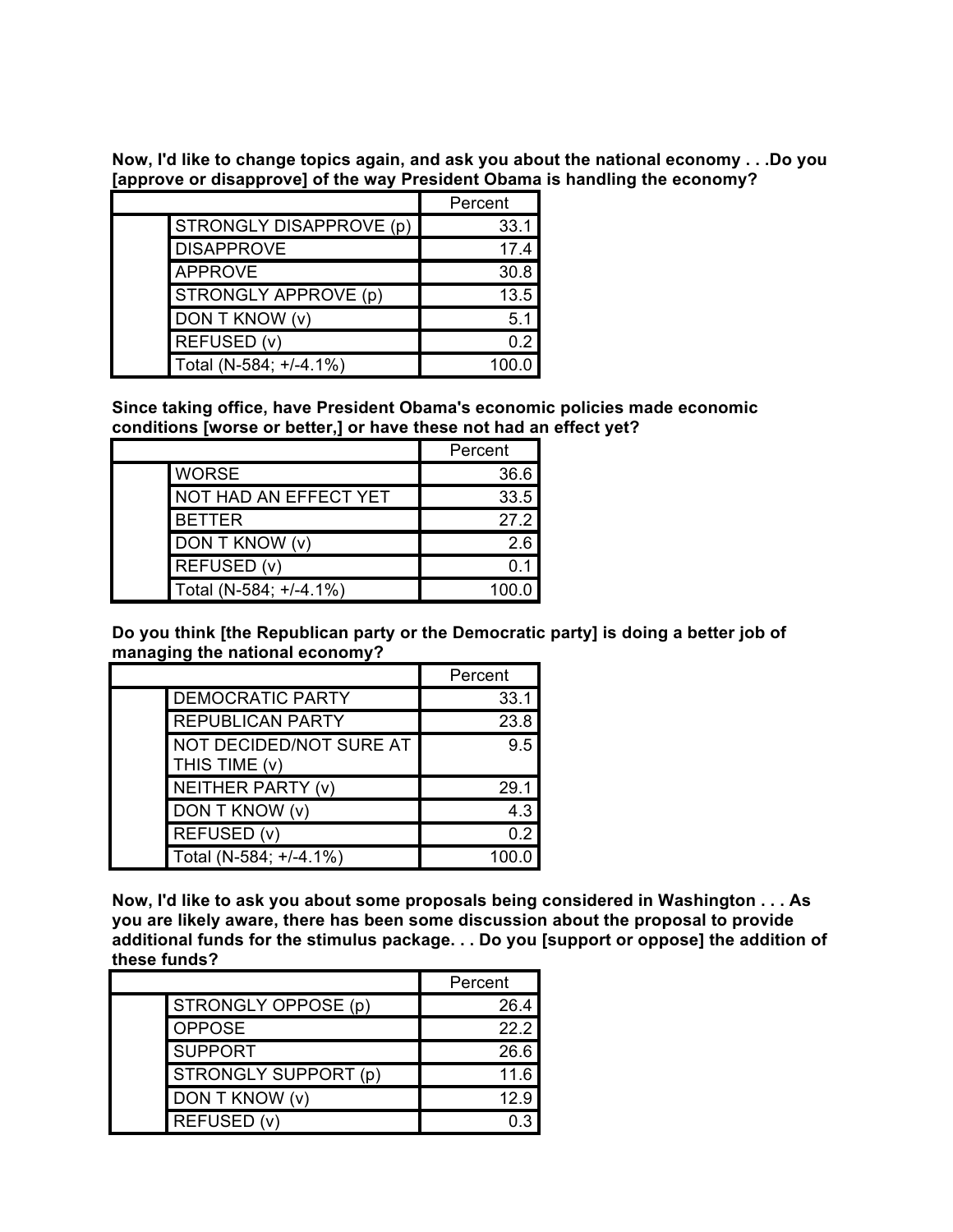|                        | Percent |
|------------------------|---------|
| STRONGLY OPPOSE (p)    | 26.4    |
| <b>OPPOSE</b>          | 22.2    |
| <b>SUPPORT</b>         | 26.6    |
| STRONGLY SUPPORT (p)   | 11.6    |
| DON T KNOW (v)         | 12.9    |
| REFUSED (v)            | 0.3     |
| Total (N-584; +/-4.1%) |         |

**Do you think funds provided by the federal government through a stimulus package will have a [positive or negative] effect on the United States economy?**

|                                                | Percent |
|------------------------------------------------|---------|
| <b>EXTREMELY NEGATIVE (p)</b>                  | 16.5    |
| <b>NEGATIVE</b>                                | 24.5    |
| <b>POSITIVE</b>                                | 35.3    |
| <b>EXTREMELY POSITIVE (p)</b>                  | 10.1    |
| <b>NEITHER NEGATIVELY OR</b><br>POSITIVELY (v) | 5.0     |
| DON T KNOW (v)                                 | 8.2     |
| REFUSED (v)                                    | 0.3     |
| Total (N-584; +/-4.1%)                         | 100.0   |

**Do you think the assistance the federal government proposes for transportation infrastructure will have a [positive or negative] effect on the United States economy?**

|                                            | Percent |
|--------------------------------------------|---------|
| <b>EXTREMELY NEGATIVE</b>                  | 3.8     |
| <b>NEGATIVE</b>                            | 16.3    |
| <b>POSITIVE</b>                            | 46.4    |
| <b>EXTREMELY POSITIVE</b>                  | 12.9    |
| NEITHER NEGATIVELY OR<br><b>POSITIVELY</b> | 6.3     |
| <b>DON T KNOW</b>                          | 14.2    |
| <b>REFUSED</b>                             | 0.      |
| Total (N-584; +/-4.1%)                     | 100.    |

Now, I'd like to ask you about the economy and its affect on you personally.... By the **end of this year, do you expect your personal financial situation [to get better, stay about the same, or get worse?]**

|                            | Percent |
|----------------------------|---------|
| <b>GET WORSE</b>           | 23.1    |
| <b>STAY ABOUT THE SAME</b> | 47 7    |
| <b>GET BETTER</b>          | 26.5    |
| DON T KNOW (v)             | 27      |
| Total (N-584; +/-4.1%)     | 100 O   |

**Has the downturn in the economy affected your own financial situation?**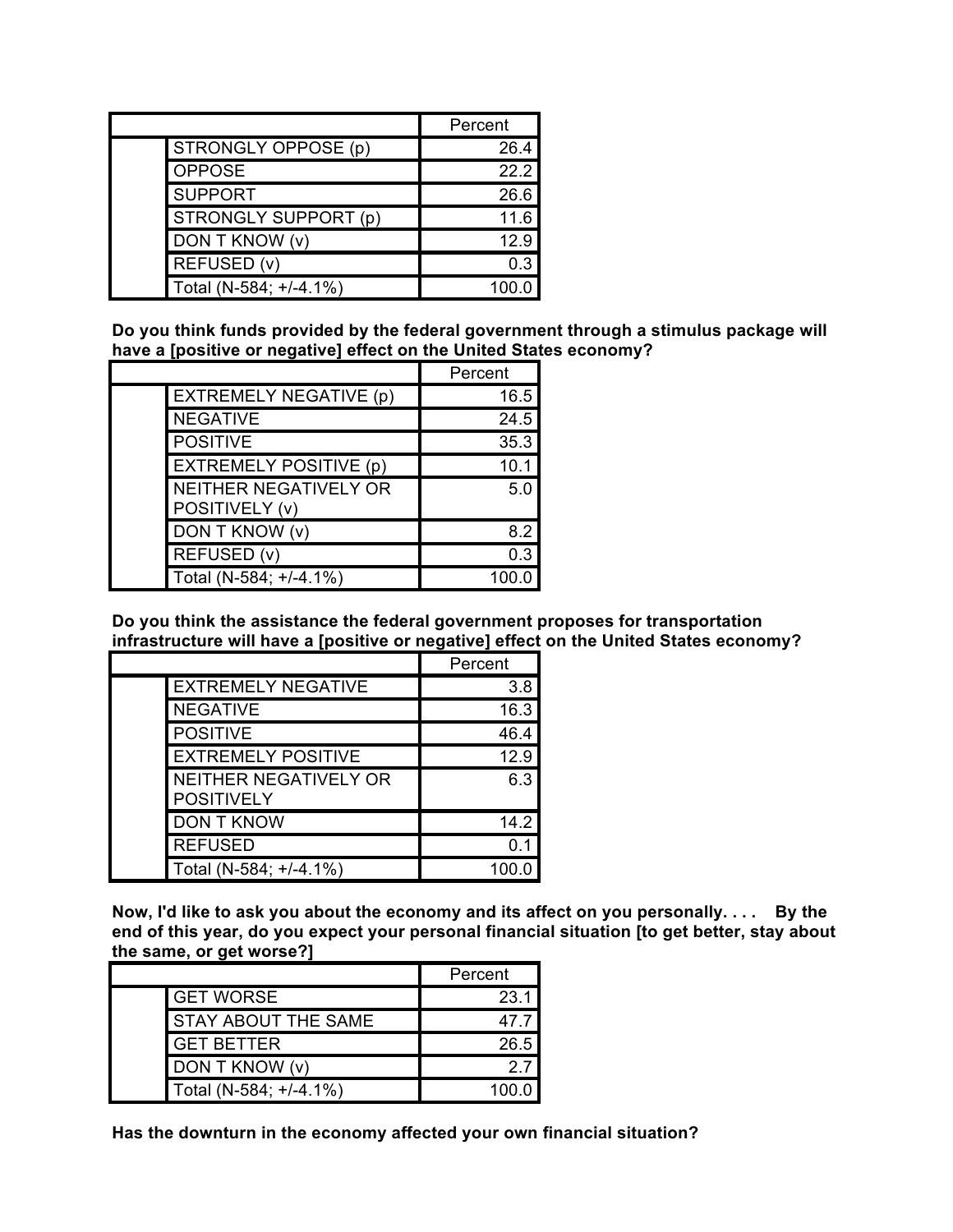|  |                        | Percent |
|--|------------------------|---------|
|  | <b>NO</b>              | 29.3    |
|  | YES                    | 68.9    |
|  | DON T KNOW (v)         |         |
|  | Total (N-584; +/-4.1%) | 100.0   |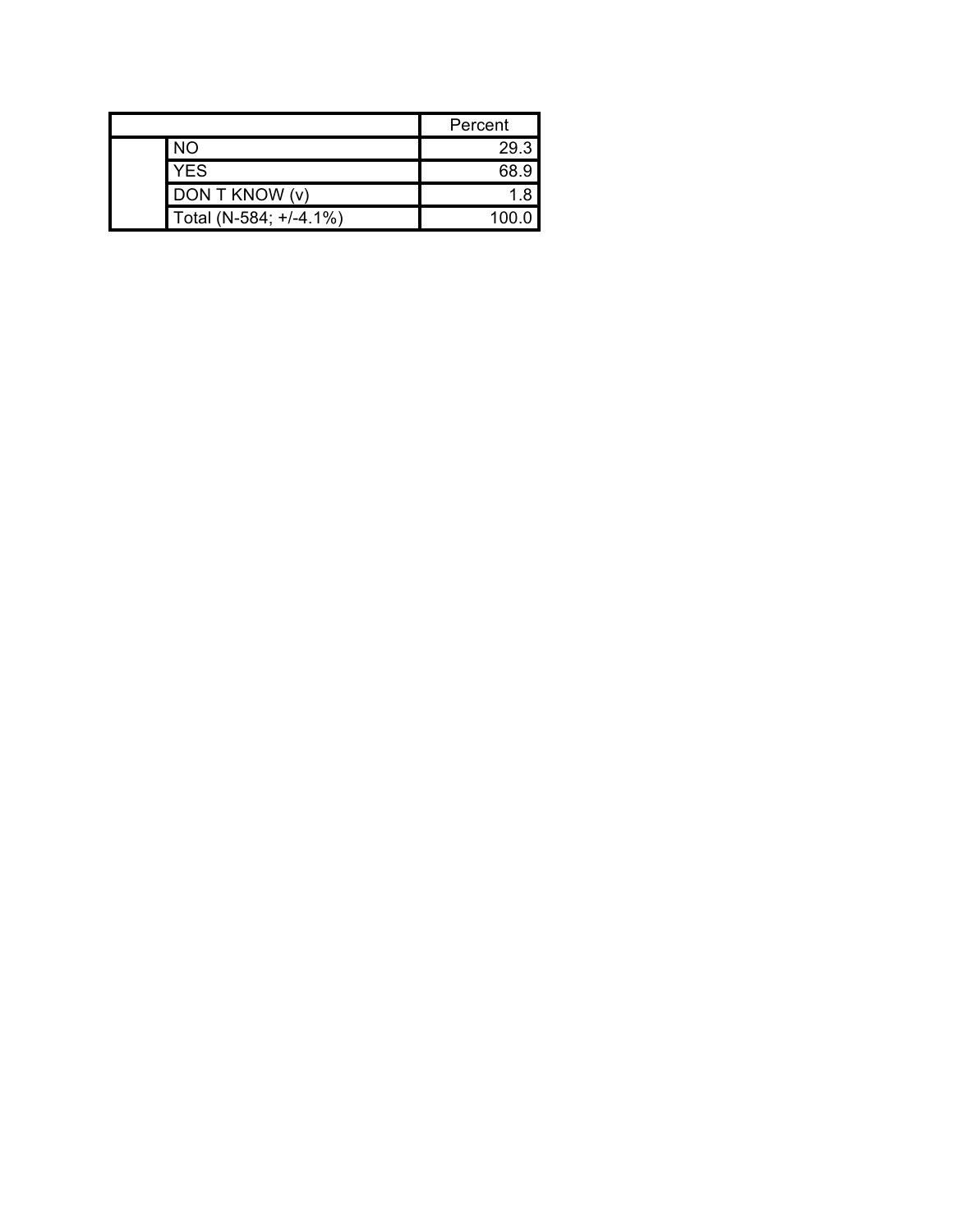**Now, I'd like to ask you some questions about the economy in North Carolina. . . Do you expect the state economy [to get better, stay about the same, or get worse] by the end of this year?**

|                            | Percent |
|----------------------------|---------|
| <b>GET WORSE</b>           | 30.1    |
| <b>STAY ABOUT THE SAME</b> | 42.9    |
| <b>GET BETTER</b>          | 25.1    |
| DON T KNOW (v)             | 19      |
| Total (N-584; +/-4.1%)     |         |

**Thinking about the state economy overall, do you think that . . . [it has started to improve, that the worst is yet to come, or that it has leveled-off but has not started to improve yet?]**

|                                                                | Percent |
|----------------------------------------------------------------|---------|
| THE WORST IS YET TO COME FOR THE ECONOMY                       | 27 O    |
| THE ECONOMY HAS LEVELED-OFF, BUT HAS NOT<br>STARTED TO IMPROVE | 48.5    |
| THE ECONOMY HAS STARTED TO IMPROVE                             | 20.6    |
| DON T KNOW OR NOT SURE (v)                                     | 39      |
| Total (N-584; +/-4.1%)                                         |         |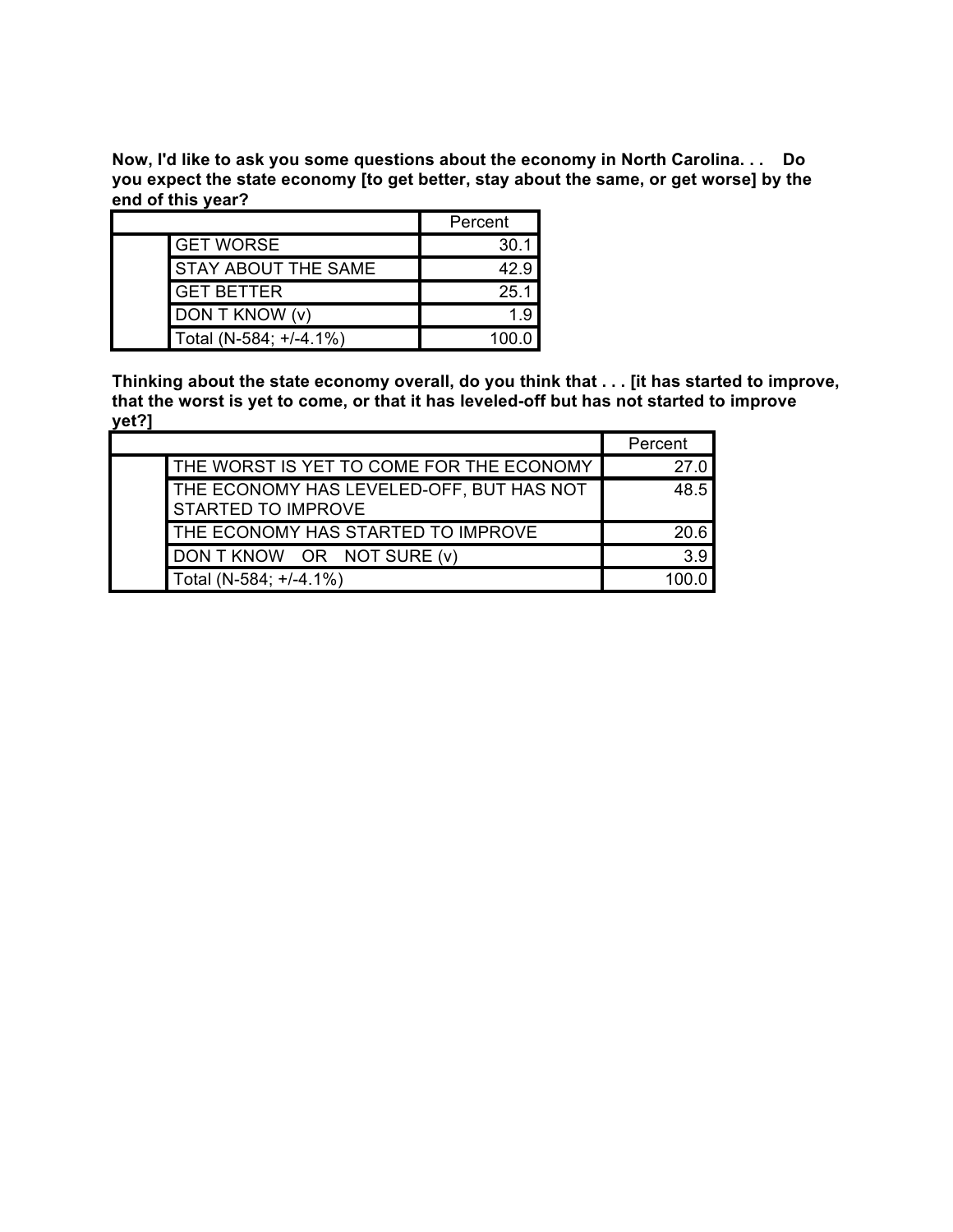**Changing topics to the 'Tea Party'. . . I'd like to know if you are [very familiar, somewhat familiar, or not at all familiar] with the "Tea Party"?**

|                                                         | February<br>2010            | September<br>2010*           |
|---------------------------------------------------------|-----------------------------|------------------------------|
| <b>NOT AT ALL FAMILIAR</b>                              | 28.0                        | 18.9                         |
| <b>SOMEWHAT FAMILIAR</b>                                | 48.8                        | 54.5                         |
| <b>VERY FAMILIAR</b>                                    | 17.6                        | 22.2                         |
| <b>HEARD OF IT BUT NOT</b><br>VERY FAMILIAR WITH IT (v) | 2.2                         | 2.0                          |
| DON T KNOW (v)                                          | 3.4                         | 2.0                          |
| REFUSED (v)                                             | 0.0                         | 0.3                          |
| Total                                                   | 100.0<br>508;<br>$+/-=4.4%$ | 100.0<br>N-584;<br>$+/-4.1%$ |

*\*respondents answering "not at all familiar," "don't know," or "refused" to the above question (for the current survey only), skip the following questions about the Tea Party; these remaining questions are based on a subsample of respondents (N= 460; +/-4.7%).*

#### **Do you [support or oppose] the Tea Party's political message, or do you not know enough about their message to comment on it?**

|                            | Percent |
|----------------------------|---------|
| STRONGLY OPPOSE (p)        | 18.2    |
| <b>OPPOSE</b>              | 13.0    |
| <b>SUPPORT</b>             | 21.8    |
| STRONGLY SUPPORT (p)       | 13.1    |
| DON'T KNOW ENOUGH ABOUT IT | 21.7    |
| DON T KNOW (v)             | 12.3    |
| Total (N= 460; +/-4.7%)    | 100     |

*This question was not asked in the February 2010 survey.*

**Regardless of your knowledge of the Tea Party . . . Do you have a [favorable or unfavorable] view of the Tea Party movement?**

|                          | Percent |
|--------------------------|---------|
| STRONGLY UNFAVORABLE (p) | 19.8    |
| <b>UNFAVORABLE</b>       | 20.6    |
| <b>FAVORABLE</b>         | 31.0    |
| STRONGLY FAVORABLE (p)   | 14.5    |
| DON T KNOW (v)           | 13.9    |
| REFUSED (v)              | 0.2     |
| Total N= 460; +/-4.7%    |         |

*\*though this question was asked in the February 2010 survey, caution is warranted in comparing these current results to those February results; the February 2010 results are based on responses from all survey participants, while the current results are limited only to those respondents indicating at least a minimal familiarity with the Tea Party (in the first question).*